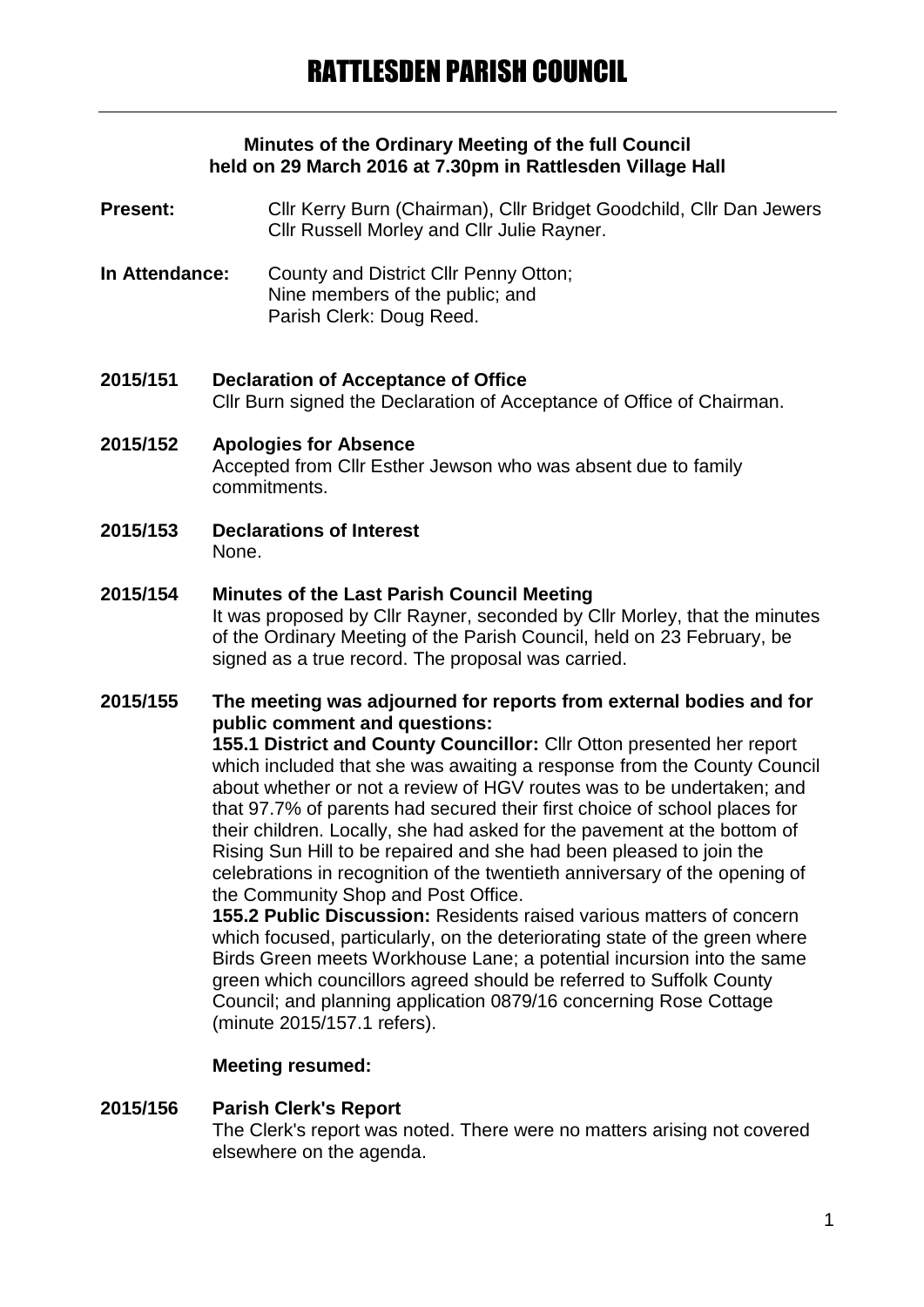# **2015/157 Planning**

## **157.1 Applications:**

0475/16 and 0541/16 concerned 12 Birds Green - erection of a single storey rear extension and replacement of flat roof with a pitched slate roof; and Listed Building Consent. The Council had no objections; 0879/16 concerned Rose Cottage, Poy Street Green - erection of a replacement dwelling and associated garage together with new access to Poy Street. This application generated concerns about both its potential height and footprint. At two storeys, it was considered out-of-keeping with other properties in the area which were mainly one and a half storeys high, especially on the same side of the road. The size of the house was also felt to be somewhat substantial for the site and, again, inconsistent with others in that part of the village. While the Council was content with the appearance, materials and style, it resolved to object on the grounds of inconsistency with the form and scale of the surrounding area; and 1094/16 concerned Green Pightle, High Town Green - erection of single storey rear and side extensions; change garage roof from flat to dualpitched; erection of porch to side; insertion of two dormer windows and one window to first floor; construction of chimney; apply render or weatherboard to all external walls; and erection of one bay cart lodge with store attached. The Council had no objections.

**157.2 Decisions:** None.

## **2015/158 Finance**

**158.1 Financial Report:** The report to 29 February was received. It was proposed by Cllr Burn, seconded by Cllr Morley, that the reconciliation be approved and duly signed. The proposal was carried.

**158.2 Payments and Income:** It was proposed by Cllr Burn, seconded by Cllr Morley, that the schedule of payments be approved. The proposal was carried. The schedule comprised the following:

- Litter-picker salary (March) £129.51;
- Clerk salary (March) £266.89;
- $\leftrightarrow$  PAYE (February) £67.40;
- Mr David Peachey replacement of Cemetery standpipe casing £76.89;
- Mr David Goodlad reimbursement of cost of painting materials for Lower Road railings - £126.03;
- Clerk administrative expenses £58.89; and
- Suffolk Association of Local Councils AGM delegate fee £10.00 + VAT.

Income received was duly noted as follows:

- ◆ Business account interest (March) £0.80;
- Mid Suffolk District Council locality award (via Cllr Otton) £400.00;
- Mid Suffolk District Council recycling grant (August-January) £241.28;
- Mid Suffolk District Council cleansing grant (October-December) £187.20; and
- Mid Suffolk District Council cleansing grant (January-March) £187.20.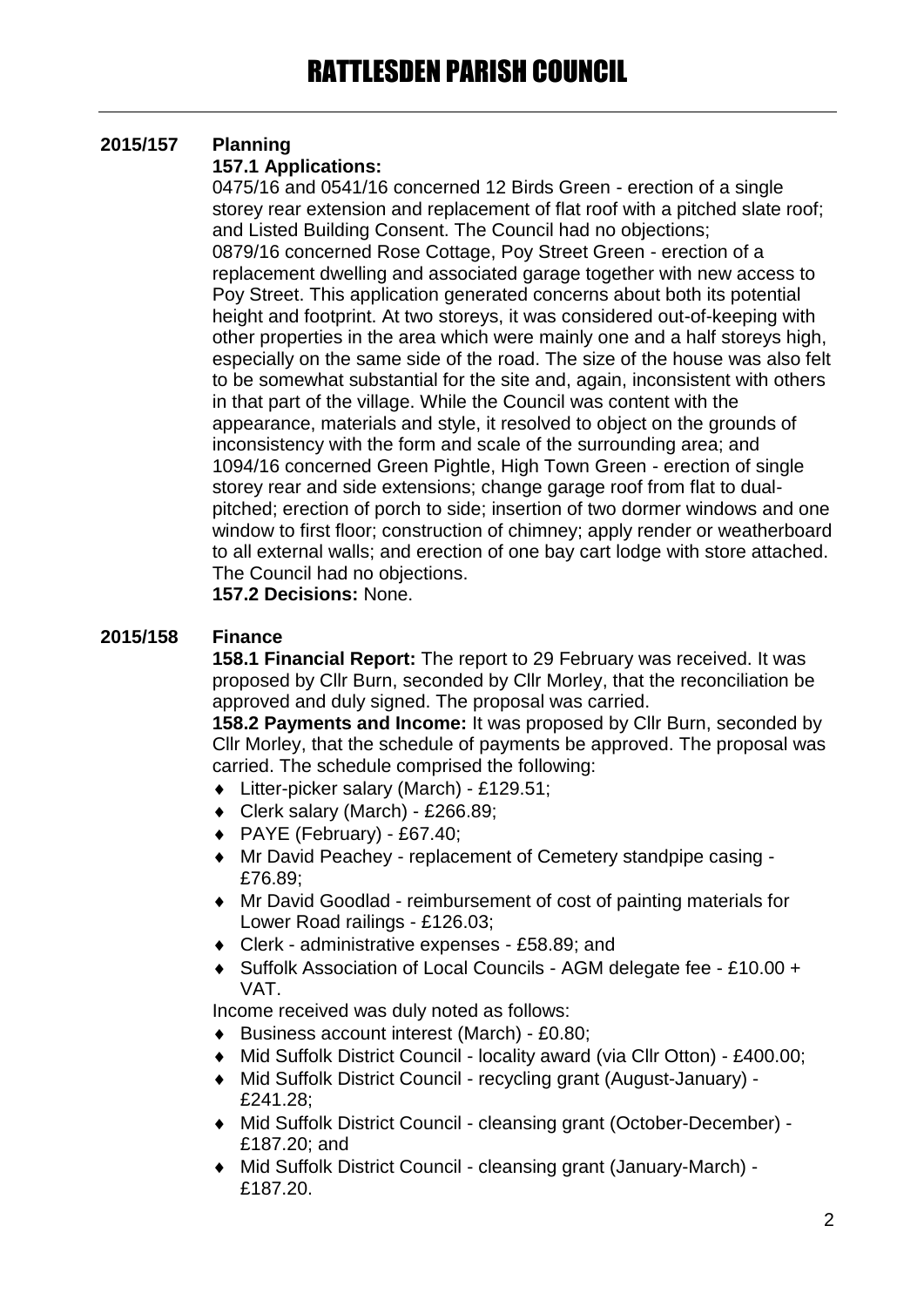## **2015/159 Council Governance**

**159.1 New Legislation, Codes or Regulatory Issues:** With the coming into force of the Public Contracts Regulations 2015 the Council needed to provide for their implications in relation to the handling of any future contracts. Accordingly, it was proposed by Cllr Burn, seconded by Cllr Goodchild, that section 18 of Council standing orders be updated as recommended by the National Association of Local Councils. The proposal was carried.

**159.2 Risk Register, Policies and Internal Controls:** There were no decisions or actions which impacted upon the Council risk register, policies or internal controls.

**159.3 Publication Scheme:** Having been further reviewed by councillors, it was proposed by Cllr Goodchild, seconded by Cllr Burn, that the Scheme be approved for immediate implementation and for publication on the village Web site. The proposal was carried.

#### **2015/160 Correspondence**

There were no issues arising from the list of correspondence.

#### **2015/161 Asset Management**

It was confirmed that the outstanding asset inspections had been completed. Of the matters which required attention, the Cemetery tap had been replaced; a resident, present at the meeting, kindly offered to repair the screening around the bottle bank; and the Clerk would arrange for some remedial work to the Council noticeboards. Cllr Jewers offered to have a look at a potential problem with the main gates at the Cemetery.

#### **2015/162 Annual Parish Meeting**

After further consideration, it was confirmed that a 'trade stand' approach would be taken to the Annual Parish Meeting (due to be held on 24 May), with reports restricted to those which are required to be delivered, i.e. from the Parish Council Chairman and from the County and District Councillor. Refreshments would be offered such that the whole event was, hopefully, both more informal and more productive in terms of resident engagement and involvement.

#### **2015/163 Matters to be Brought to the Attention of the Council**

The only matter raised was, again, that of dog mess being proliferated unreasonably by inconsiderate dog owners. Another reminder would be posted in "Revelations" accordingly.

#### **2015/164 Next Meeting**

It was noted that the next Ordinary Meeting of the Council would be held on Tuesday 26 April at 7.30pm in Rattlesden Village Hall.

#### **2015/165 Motion to Exclude the Press and Public**

It was resolved to exclude the press and public from the meeting for the final two agenda items on the grounds that, while the decisions were of public interest and would need to be recorded formally, the discussions leading to those decisions would be likely to involve personal data which it